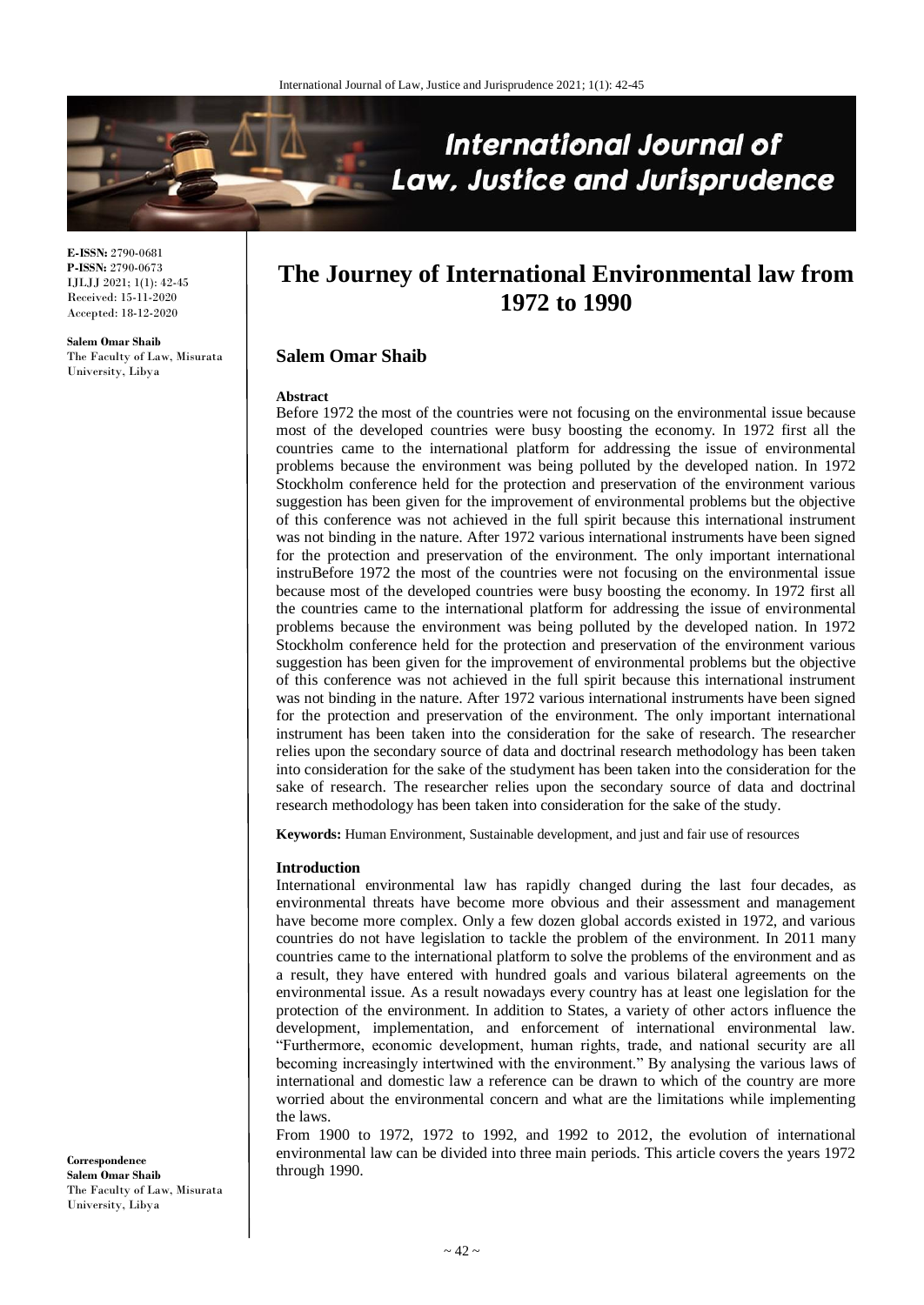During this time, major international instruments for environmental protection, such as the "Stockholm Conference of 1972, the Vienna Convention for the Protection of the Ozone Layer, 1985, the Montreal Protocol on Substances that Deplete the Ozone Layer, 1987, and the Basel Convention on the Control of Transboundary Movement of Hazardous Waste and their Disposal, 1989", were revised.

## **Development of Basic Framework: From 1972-1992**

This period spans from the 1972 "United Nations Conference on the Human Environment to the 1992 United Nations Conference on Environment and Development and includes numerous developments."

## **The United Nations Stockholm Conference on the Human Environment: 1972**

1972 was noteworthy because it was the first time governments from around the world came together to acknowledge and address environmental challenges. "The United Nations Conference on the Human Environment, which took place in Stockholm in 1972, was the first major intergovernmental meeting to address environmental issues. The Conference's preparations, the Conference itself, and the period immediately following the Conference all had long-term implications for international environmental law." It can be observed that an important issue of environmental protection arose during the preparation of the Stockholm conference. "Developing countries were especially "Developing countries were especially concerned that an international effort to protect the environment would come at the expense of their own development. Shortly before the Conference, a group of experts from governments, academia, and non-governmental organizations met in Founex, Switzerland, to discuss the conflicts and develop a conceptual framework for reconciling environmental protection and economic development. The Founex report recognized that environmental protection and economic development could and should proceed in tandem. It laid a foundation for later acceptance of the concept of sustainable development, which governments confirmed as an overarching policy twenty years later at the Rio Conference on Environment and Development<sup>[1]</sup>."

The "Stockholm Conference also resulted in the adoption by governments of the U.N. Stockholm Declaration on the Human Environment. This document set the stage for the further development of principles of international environmental law  $[2]$ ." In particular, Principle 21, "which provides that "States have the sovereign right to exploit their own resources pursuant to their own environmental policies, and the responsibility to ensure that activities within their jurisdiction or control do not cause damage to the environment of other States or of areas beyond the limits of national jurisdiction," sets forth a basic obligation, which the International Court of Justice subsequently recognized as part of international law<sup>[3]</sup>.

The Stockholm Conference became the first international instrument for the intergovernmental organization that aims to protect the environment across the globe. "The United Nations Environment Programme (UNEP) in Nairobi, Kenya. The organization was not established as a United Nations specialized agency, however, and thus lacks the status of other United Nations organizations such as the United Nations Food and Agricultural Organization (FAO)

of the United Nations Educational, Scientific, and Cultural Organization (UNESCO)  $[4]$ ." One of the major concerns in the run-up to the Rio+20 summit in August 2012 is institutional governance. Because the specialized United Nations organizations were all situated in industrialized countries, the decision to install UNEP in Kenya was exceptionally noteworthy. The UNEP's position highlighted that environmental issues afflicted all countries.

"The Stockholm Conference also heralded the emergence of non-governmental organizations and to a lesser extent other elements of the private sector, as concerned participants in the discussion of international environmental issues and the development of international environmental law. The United Nations accredited 250 nongovernmental organizations for the Stockholm Conference, which at that time was noteworthy<sup>[5]</sup>."

"The Stockholm Conference is linked to several important multilateral agreements, including the Convention to Prevent Marine Pollution by Dumping of Wastes and Other Matter 1972, the Convention for the Protection of World Cultural and Natural Heritage, 1972, and the Convention on International Trade in Endangered Species of Wild Fauna and Flora, 1973" (CITES) <sup>[6]</sup>. These agreements were among the first to establish international environmental law. The majority of countries are signatories to the "Convention on International Trade in Endangered Species (CITES), the World Heritage Convention, and the Convention on Marine Pollution from Shipwrecks."

There are catalytic occurrences in every sector of international law that have aided the discipline's development. The aforementioned achievements, as well as the UN Conference itself, applied a good effort for the expansion of international legislation on environmental protection during the last 20 years.

# **After the Stockholm Conference**

International environmental agreements proliferated in the two decades following the Stockholm Conference. "There were almost 1100 international legal instruments by the end of the century that were either entirely concerned with the environment or had significant environmental provisions. This figure includes both legally binding and nonbinding agreements, such as the United Nations' Stockholm Declaration on the Human Environment<sup>[7]</sup>."

During this time, countries improved their ability to negotiate new accords in a short period of time, sometimes less than two years. Even the intergovernmental discussions for the "UN Framework Convention on Climate Change took only 16 months to reach an agreement. In general, implementing agreements took longer than negotiating them  $[8]$ ."

Separate agreements for individual problems dominated international environmental agreements, each with its own system of monitoring and reporting, secretariat, and, in many cases, a separate finance facility to help countries in executing the agreement. By 1993, it had been determined that there was "treaty congestion" and that the system needed to be improved [9].

During this time, the idea of a framework agreement, augmented by one or more protocols to handle specific issues, arose. Soon after UNEP was created, states signed agreements to safeguard certain regional oceans under UNEP's auspices. The agreements were in the form of a framework agreement with broad principles and one or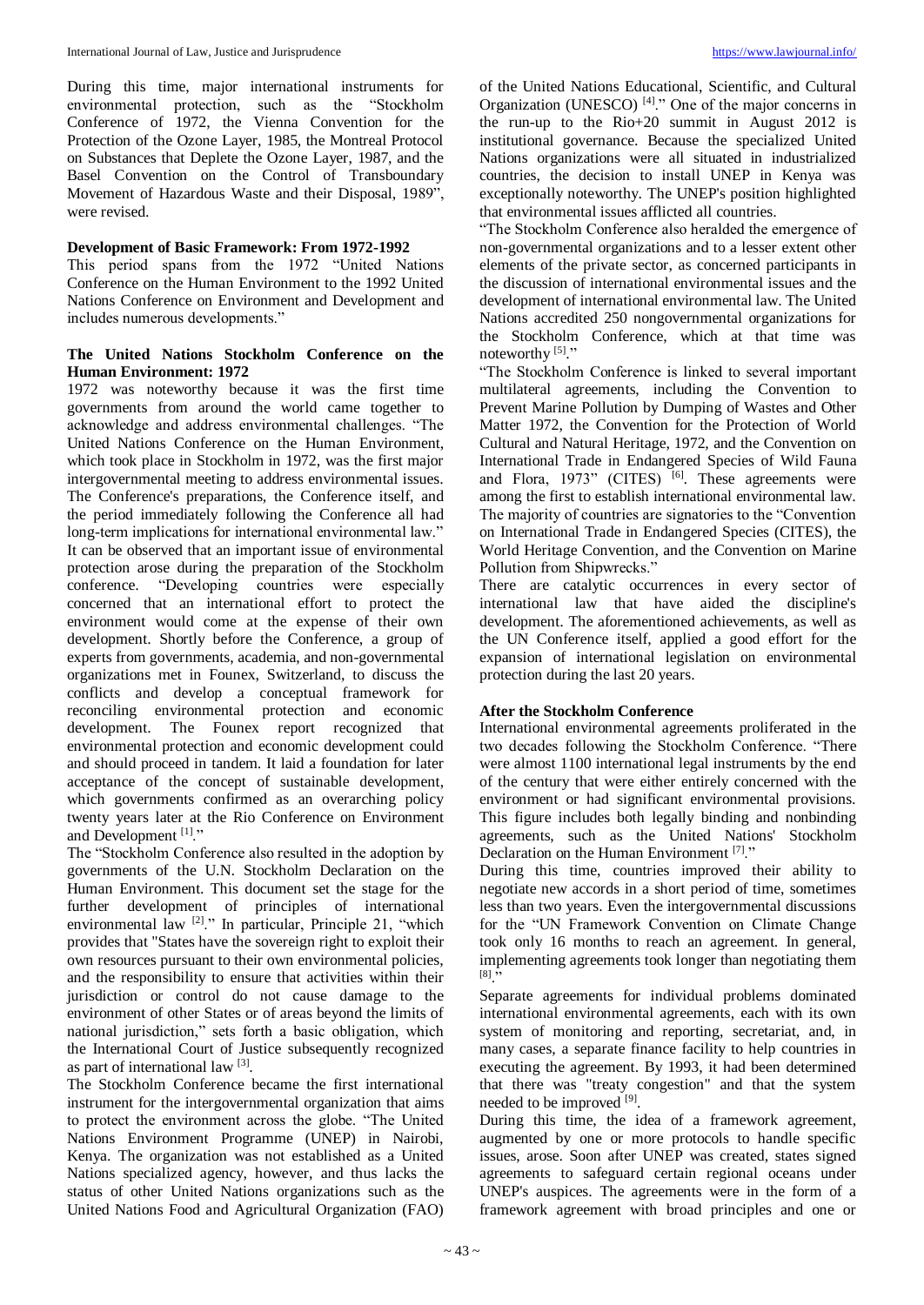more protocols dealing with specific areas of regional marine protection  $[10]$ . A state is required to join one or more of the protocols related to the framework agreement in order to become a party to it. The purpose of this method was to guarantee that the agreements had "teeth" in terms of safeguarding the regional marine. The structure of a framework agreement with different protocols was later used as the model for negotiating a variety of additional international accords, including long-range transboundary air pollution agreements. Tobacco control [11], climate  $[12]$ , and ozone  $[13]$ . The condition that a State joins a protocol before becoming a party to the framework agreement, on the other hand, did not survive.

The era between 1972 and 1992 saw changes in the themes and focus of international environmental agreements, as detailed above. "The scope of agreements grew from those that controlled transboundary pollution to those that addressed global pollution issues like ozone depletion; from protecting specific species of wildlife to conserving ecosystems; and from controlling trade across borders to controlling activities that threatened the environment within national borders, such as protecting natural world heritage sites, wetlands, and biologically diverse areas." The new agreements' duties were more precise and intrusive on state sovereignty than prior agreements. There has never been a time when existing agreements' terms have been lessened. Rather, they've been enhanced and tweaked to improve their effectiveness.

In addition, international environmental law has progressed greatly in a number of other areas. The most important is the 1982 Law of the Sea Convention, which declares explicitly in Article 192 that governments must conserve and preserve the marine environment and lays out comprehensive actions to be followed in order to do so in future articles  $[14]$ . "Protection of the environment during warfare also emerged as an important subject of international law, as exemplified by the Convention on the Prohibition of Military or any Other Hostile Use of Environmental Modification Techniques, which prohibits the use of those techniques having widespread, long-lasting or severe effects as the means of destruction, damage or injury to any other State Party  $^{[15]}$ ".

International environmental law is based on scientific ambiguity about the natural system, our interactions with it, and the impact of our goods on it. Our scientific knowledge is always evolving. Adapting to advances in our scientific knowledge and understanding of environmental challenges was not a common feature of early international agreements. After 1970, more and more agreements included such a clause. "Providing for regular technical assessments by experts, simplified procedures for phasing out harmful chemicals more quickly than initially agreed, annexes and simplified procedures for adding to annexes, and regular meetings of the parties to address changes in scientific understandings were all examples of this Identifying, assessing, and managing hazards to the environment and human health is a serious task." As a result, some international accords have included provisions for risk prioritizing, monitoring, and early warning systems.

Similarly, "some of the agreements during this period were directed to conserving ecosystems, rather than only specific pollutants or sources of pollution. For example, the 1978 Great Lakes Water Quality Agreement broadened the focus of the 1972 Agreement from specific kinds of pollution to

the protection of basin-wide ecosystems in the Great Lakes [16] ." As a result, in 1987, a Protocol was established to address groundwater pollution and pollution transport in the atmosphere as challenges critical to the Great Lakes basin ecosystem's protection [17].

## **Vienna Convention for the protection of the Ozone Layer, 1985**

- The Vienna Convention for the Protection of the Ozone Layer, signed in 1985, was an international accord in which members of the United Nations agreed that protecting the stratospheric ozone layer was critical.
- To restrict the consumption and production of anthropogenic ozone-depleting chemicals (ODSs) and some hydrofluorocarbons, the "Montreal Protocol on Substances that Deplete the Ozone Layer, 1987 and its following revisions were negotiated (HFCs)"
- "Ozone depletion is produced by human-induced ODS emissions and the subsequent release of reactive halogen gases into the stratosphere, particularly chlorine and bromine."
- The "Montreal Protocol control of ODSs stimulated the development of replacement substances, firstly hydrochlorofluorocarbons (HCFCs) and then HFCs, in a number of industrial sectors. While HFCs have only a minor effect on stratospheric ozone, some HFCs are powerful greenhouse gases" (GHGs).
- "Chlorofluorocarbons (CFCs), bromine-containing halons and methyl bromide, hydrochlorofluorocarbons (HCFCs), carbon tetrachloride (CCl4), and methyl chloroform are examples of ODSs".
- These ODSs are both long-lived (for example, CFC-12 has a lifespan of more than 100 years) and potent GHGs.
- The "Kigali Amendment to the Montreal Protocol, adopted in 2016, will reduce the production and use of some HFCs, avoiding much of the anticipated global increase and climate impact".

## **Basel Convention on the Control of Transboundary Movement of Hazardous Waste and their Disposal, 1989.**

- The "Basel Convention on the Control of Transboundary Movements of Hazardous Wastes and their Disposal, also known as the Basel Convention, was adopted on March 22, 1989, by the Conference of Plenipotentiaries in Basel, Switzerland, and entered into force in 1992."
- It is an international pact aimed at reducing hazardous waste movement between countries.
- It focuses on limiting the transfer of hazardous waste from developed to developing countries in particular.
- It establishes a framework for collaboration between the parties, including the exchange of information on issues related to the Convention's implementation.

## **Conclusion**

According to the study, environmental customary rules and general principles such as "precautionary principles and sustainable development" are growing, but whether any of them has yet become a "normative rule" is debatable. Because of the rapid rise in awareness of global environmental issues on the "international political agenda, customary law has tended to fall behind treaty law in the